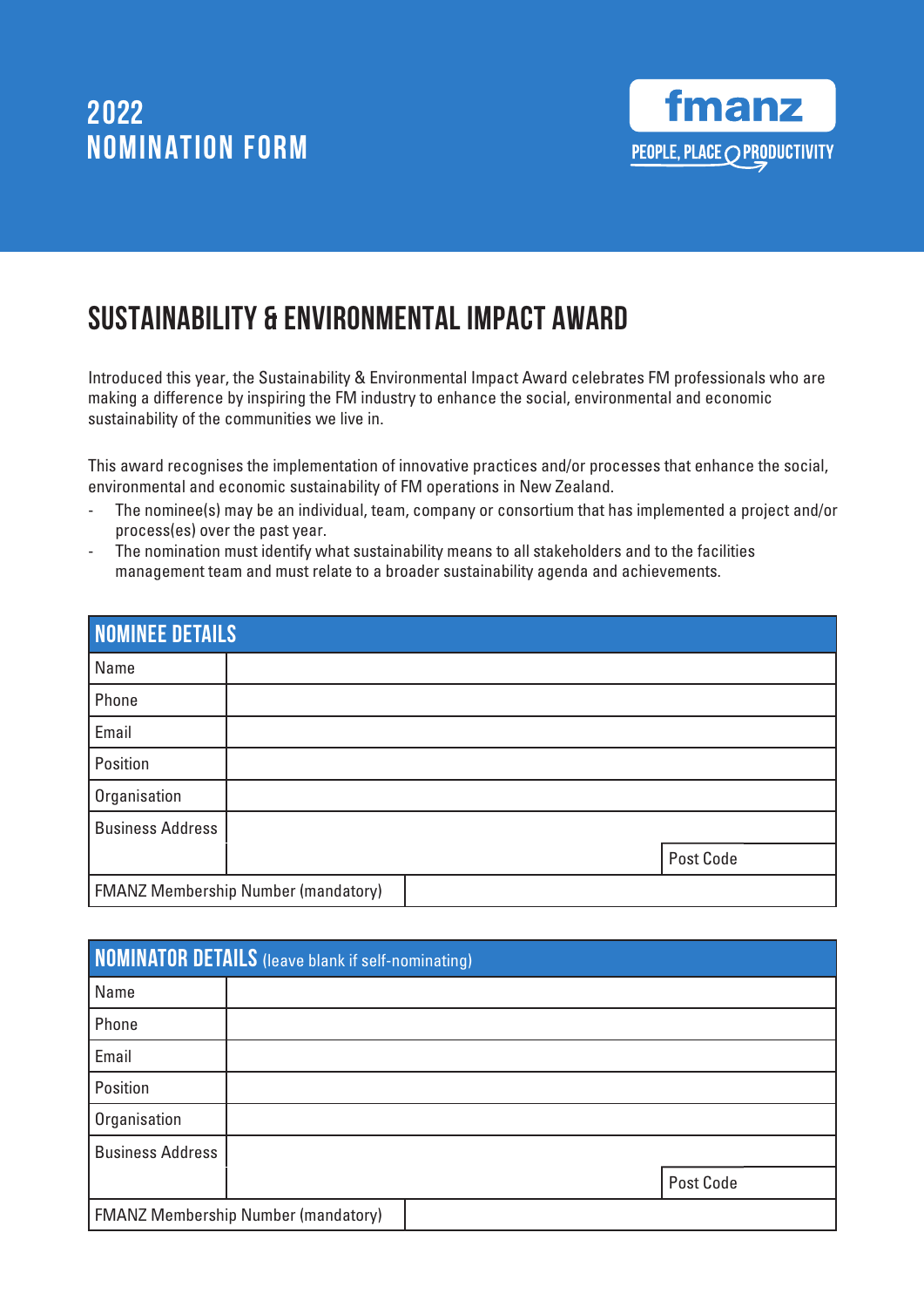

### **ELIGIBILITY: NOMINATION**

Nominees must predominantly be facilities management practitioners. For the purposes of this award, this includes any team that organises, controls and coordinates the strategic and operational management of facilities in public and private organisations to ensure the assets are fit for their intended purpose and operate efficiently.

- Nominations must be submitted on an FMANZ Awards nomination form appropriately covering all judging criteria, with a signed declaration.
- Nominees must have been an Individual or Corporate member of FMANZ for 12 months prior to their nomination being submitted. Team members (for Team, Company or Consortium nominations) shall be named, their roles detailed and the FMANZ membership status noted. Non-FM team members are not required to hold Individual FMANZ memberships (i.e. administration/support staff integral to the team nomination.) The award is an FMANZ award and the expectation is that the team is largely made up of FMANZ Individual/Corporate members – the judges' decision to accept/decline any nominations is final.
- Judges, awards committee members and board members are not eligible to enter.
- An individual may nominate only one person/organisation per year in each category.
- If shortlisted, you agree to send at least one representative to the Awards Gala Dinner at your own cost.

Note: The judges have the right, but are not obligated, to contact referees to validate any information supplied. References may be followed up where two or more nominees are ranked closely.

### Award Criteria

#### **CRITERION 1: THE ROLE AND RECOGNITION OF THE INITIATIVE**

Describe the role of you/your team, how it fits within the wider organisation, and why the nomination should be recognised as the Sustainability & Environmental Impact Award of the Year. (250 words)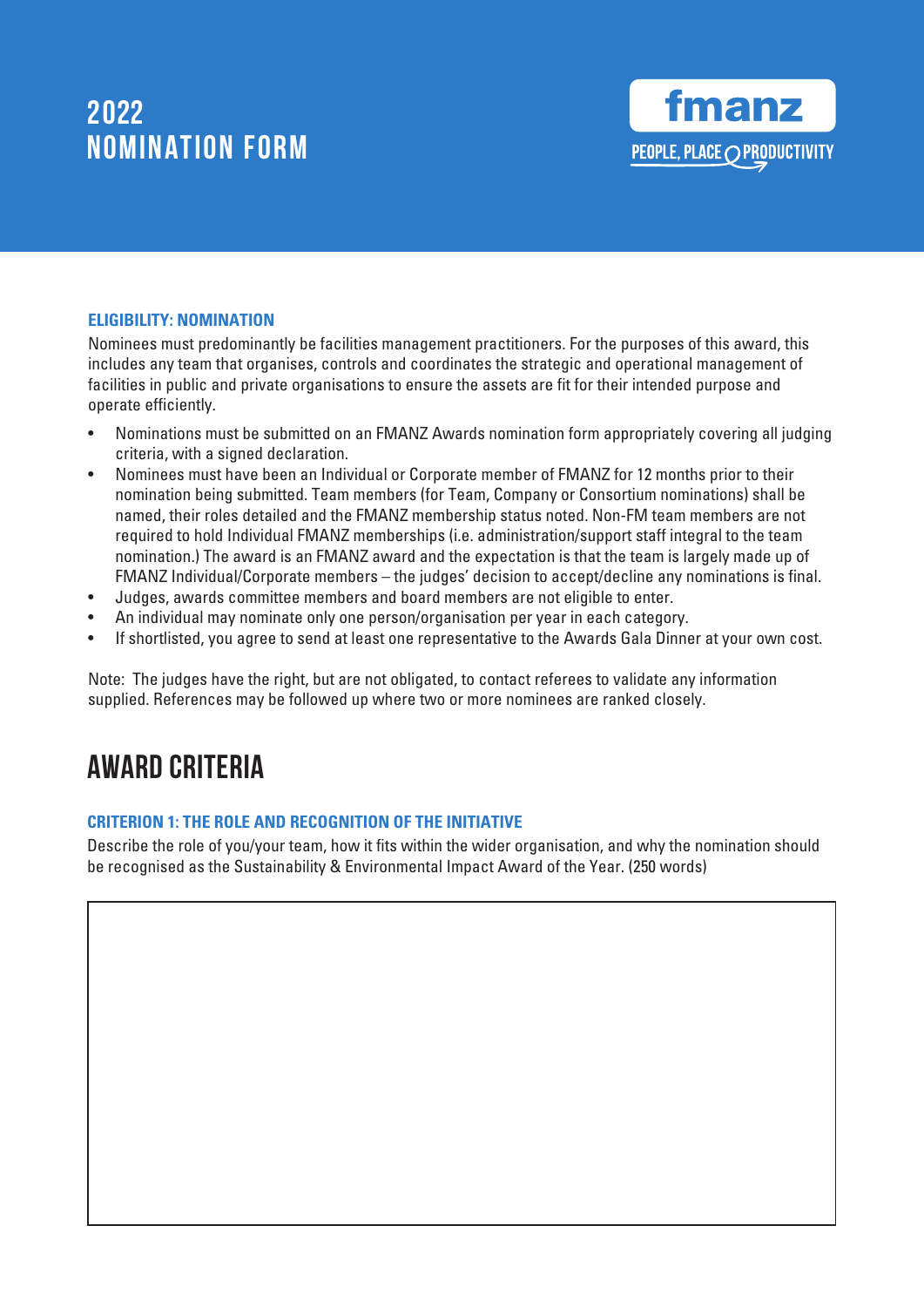

#### **CRITERION 2: INITIATIVE QUALITIES**

Explain how your initiative was integrated into the business practises of the organisation / client. (250 words)

#### **CRITERION 3: ACHIEVEMENTS**

Describe how the success of the initiative was measured and the extent to which sustainability and environmental goals were achieved. (250 words)

What aspects of these achievements were noteworthy in the context of the organisation's type and the size of the facilities managed?

Please provide details of your success measurement for your initiative (e.g. economic savings, environmental benefits, social benefits).

Nominees are encouraged to provide additional supporting documentation to provide insight, context and impact to the initiative/nomination.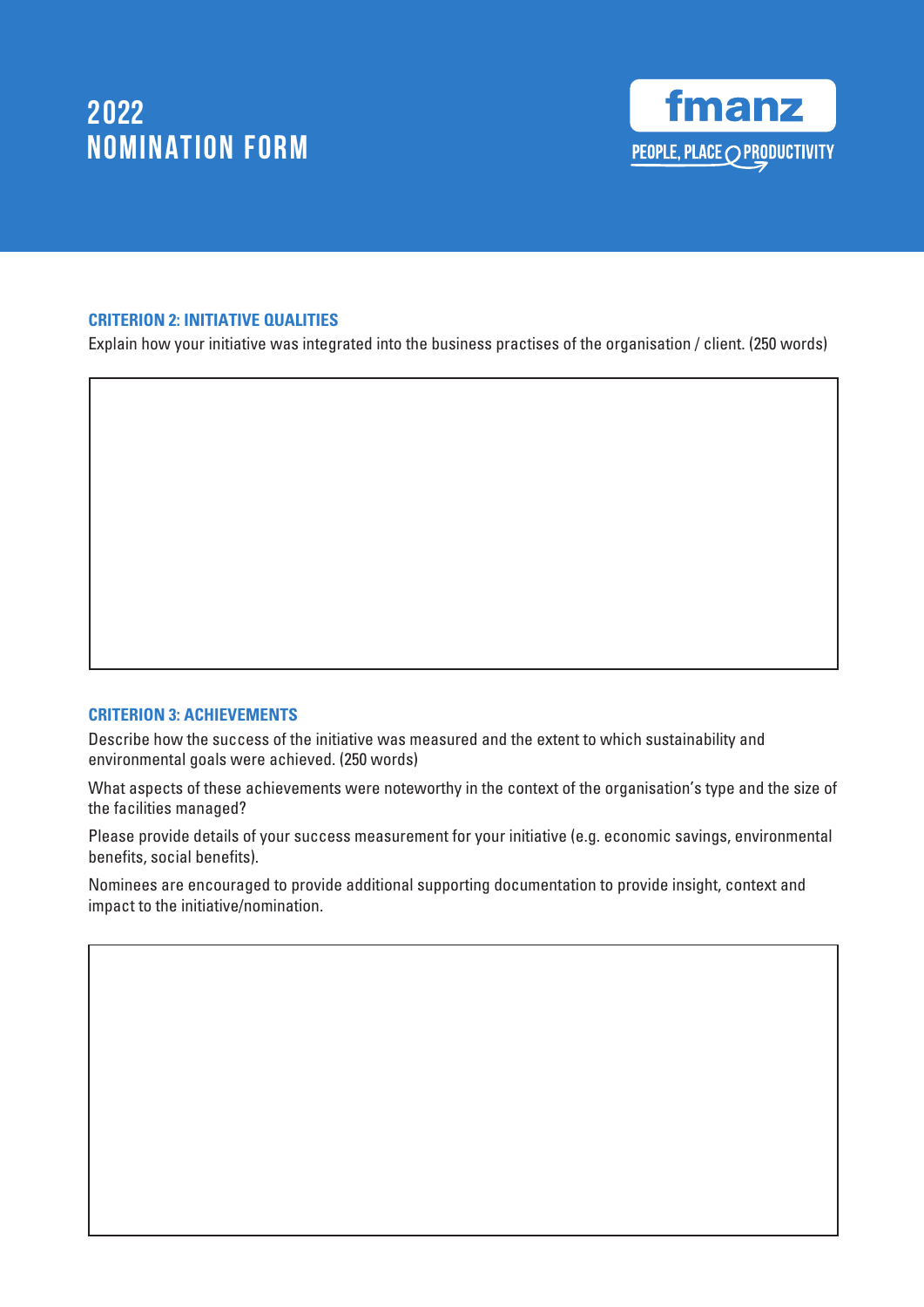

### **CRITERION 4: DEVELOPMENT AND KNOWLEDGE SHARING**

Provide examples of how your team has shared the knowledge gained to promote the initiative within the team, organisation or network. (250 words)

Looking inwards to your own or client's business, how have your team members used their initiative and learning experiences to benefit others? How has this led to positive organisational change?

#### **CRITERION 5: FM INDUSTRY**

Describe how your team supports and represents the FM industry in NZ through involvement in activities and groups that seek to develop and support FM (e.g., giving presentations, mentoring, represents sustainability in the FM industry). (250 words)

Looking outside your business, or your client's business, how has your team contributed towards the development, support and representation of the FM industry?